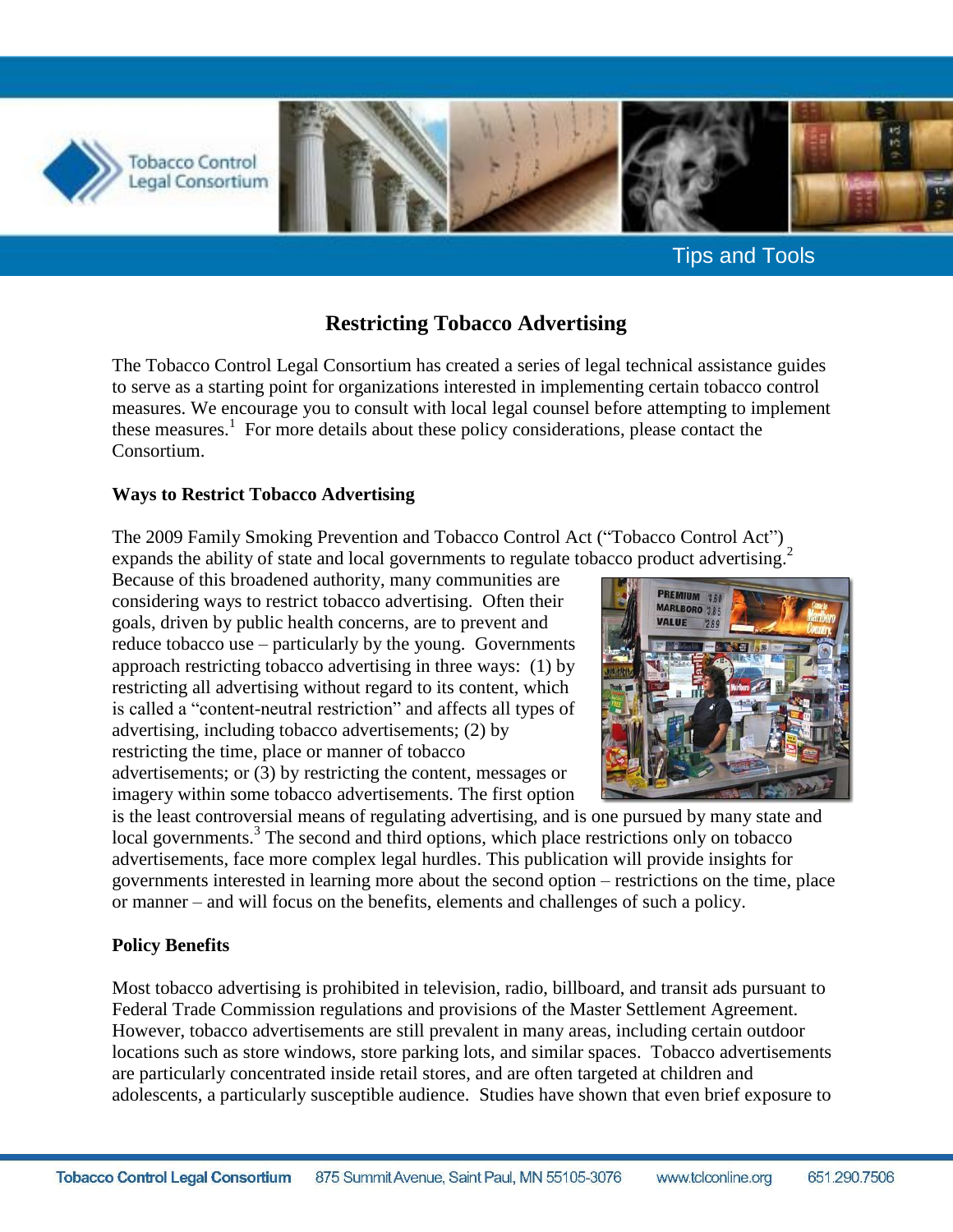tobacco advertising can influence the attitudes and perceptions of youth about smoking and the use of tobacco products.<sup>4</sup> By placing restrictions on tobacco advertising, communities can limit the amount of tobacco product advertising to which minors are exposed, which may decrease youth initiation and ongoing use of these products.

#### **Policy Elements**

A law that seeks to limit tobacco advertisements should be drafted carefully to strengthen the case for its adoption and limit legal exposure. Below are a few policy elements often found in restrictive advertising policies.

**Findings.** Effective advertising policies generally include brief statements of fact or statistics that outline the issue being addressed, support the need for the policy, help clarify the policy goal, and are designed to help the law withstand legal challenges. Findings might include the following:

- **Evidence.** Provide well-supported evidence about how prevalent tobacco advertising is, the significant dollars spent on it, and the direct connection between youth exposure to certain quantities of tobacco ads with youth initiation.
- **Local Studies.** Evidence based on your actual community, locality or even state can be more persuasive than a broader national or international evidence base. For example, consider undertaking a study of the number of tobacco signs youth are exposed to in a community, and a survey of the impact such advertising has on youth.

#### **Rationale for Approach Taken:**

- Narrowly Tailored. Restrict the least amount of speech possible. For example, consider restricting tobacco advertisements only within facilities that allow entry to minors. Explain how the law will accomplish the goal of reducing youth initiation.
- o **Least Restrictive Means.** Consider including evidence, such as study results, showing how other regulatory and statutory efforts were unsuccessful in accomplishing the goal of reducing youth initiation.

**Time, Place and Manner Restrictions.** Under the Federal Cigarette Labeling and Advertising Act ("FCLAA"), state or local governments can impose "specific bans or restrictions on the time, place, and manner, but not content, of the advertising or promotion of any cigarettes."<sup>5</sup> Because this authority is relatively new and courts have not yet had the opportunity to interpret it, it is unclear precisely what these terms mean, but some concepts and viable options might include:

- **Time**: The time of day or days of the week that certain activity can take place. Example: allow tobacco advertisements in retail stores to be viewable only during hours when children are in school or under night-time curfews.
- **Place:** Where advertisements may be placed. Example: prohibiting ads within 10 feet from the point-of- sale.
- **Manner:** What types of tobacco marketing may be used. Example: prohibiting sandwich board advertisements.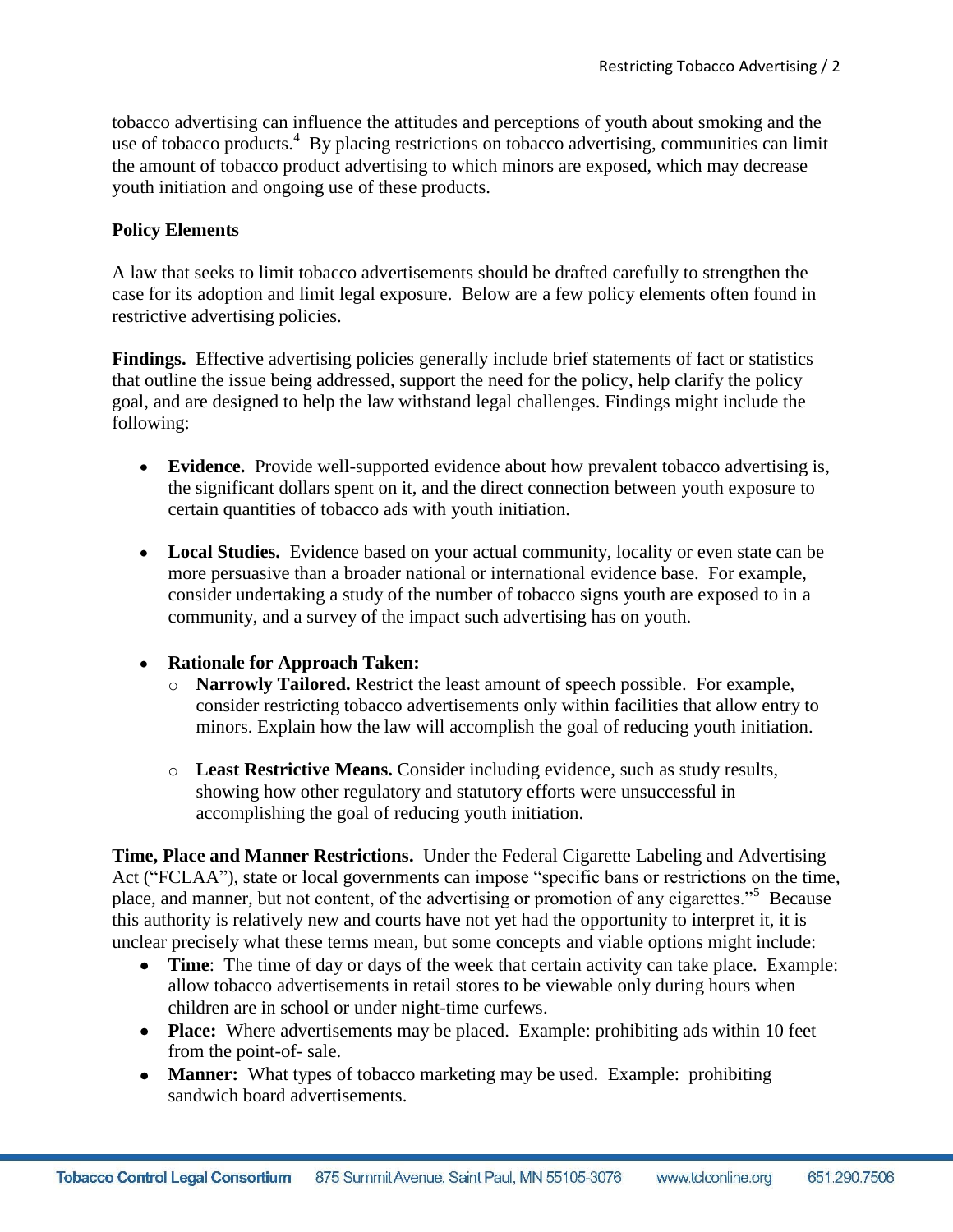• **But not content**: Although a state, county, or city may impose some restrictions on where, when, or how ads are placed, it cannot restrict the specific words or imagery in the ads.

**Tiered Approach.** The law could be structured so that if one aspect is found unconstitutional, it could be severed, and the other provisons of the law might survive. For example, a state or local government might want to consider a spectrum of advertising restrictions, such as:

- Restrict all tobacco ads within 100 feet of a retail establishment.
- Restrict all inward-facing tobacco ads on retail store windows.
- Restrict all tobacco ads within 10 feet of a cashier station.
- Restrict all tobacco ads within 20 feet of products youth generally purchase.
- Restrict the size, type, or number of tobacco ads.
	- o **Size:** Restrict the size of all tobacco ads that appear outside businesses, on windows, or other areas. Many localities choose to limit advertisements to a certain percentage of the total window area or frontage of the business.
	- o **Type**: Limit the types of tobacco advertisements that appear. Some cities have determined that electronic, scrolling or otherwise "dynamic" display advertisements detract from the aesthetic quality of the community, and prohibit them if they meet certain specifications. Most localities specify the types of materials that can be used; some limit colors and typefaces, while others specify the minimum quality of construction required.
	- o **Number**: Limit the number of outdoor tobacco advertisements that each business can post. Communities often impose this type of restriction in conjunction with size limitations, so, for instance, businesses can choose between a smaller number of large advertisements or a greater number of small advertisements.

#### **Policy Challenges**

Prior to June 2009, FCLAA preempted state or local government efforts to regulate *cigarette* advertising. 6 The Tobacco Control Act amended FCLAA so that it now authorizes local governments to regulate the time, place and manner, but not the content, of cigarette advertisements.<sup>7</sup> This expanded authority presents new opportunities for state and local governments to limit tobacco advertisements, but it does not come without restrictions. Any state or local regulations of cigarette advertising must still comply with limitations remaining under FCLAA (for instance, states and localities cannot regulate the packaging of cigarettes), and must be consistent with the First Amendment.

Communities need to be aware of potential legal challenges by those who argue that tobacco advertising restrictions violate the First Amendment and state constitutional law, as well as FCLAA. $8^{\circ}$  Attempts to regulate tobacco advertisements should always be approached with caution and involve discussions with legal counsel.

**Policy Hurdle #1: Federal Cigarette Labeling and Advertising Act.** Any law that places restrictions on the content of cigarette advertising would almost surely face challenges arguing that such a law is preempted by FCLAA. Note, however, that because FCLAA only regulates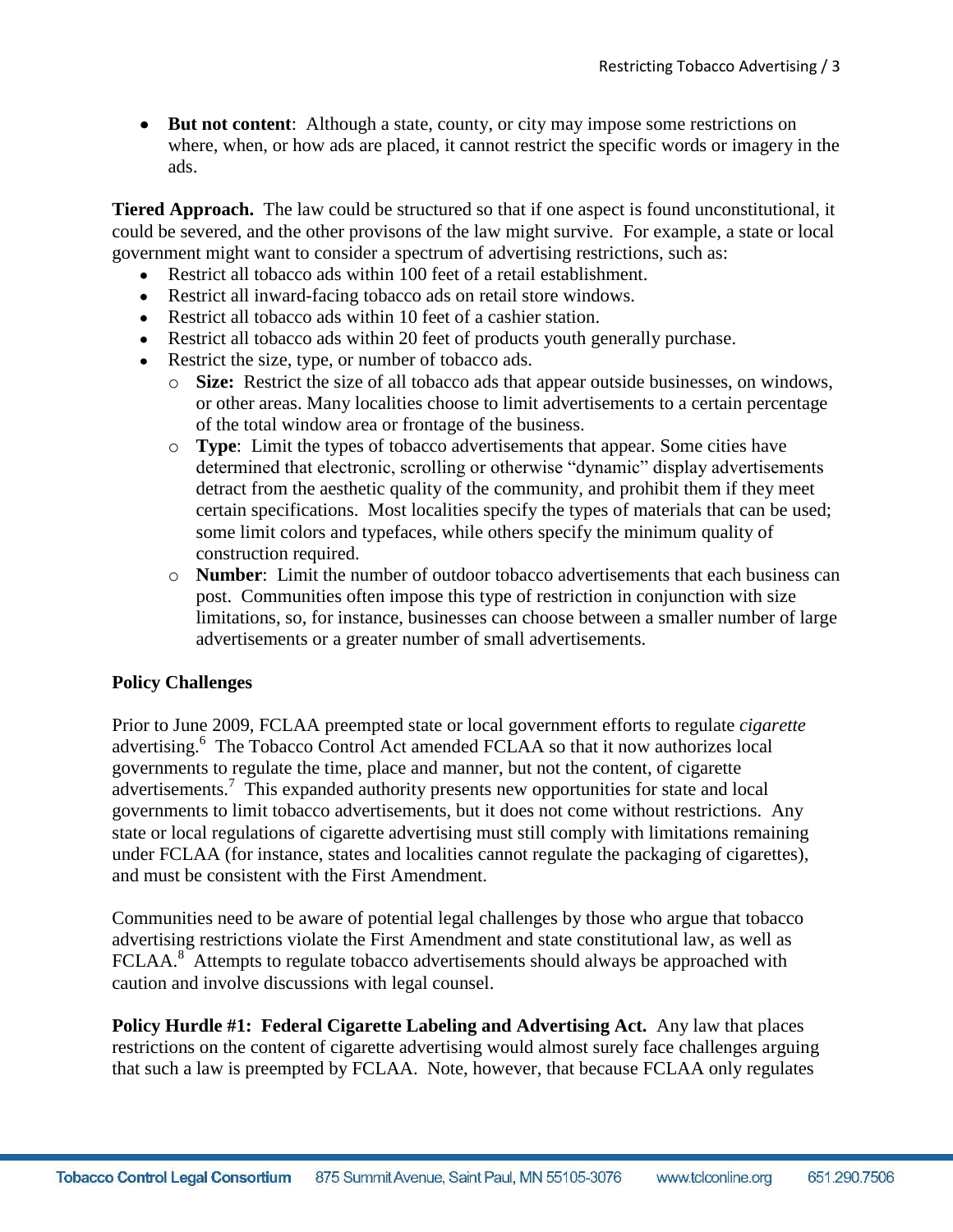the promotion and advertising of cigarettes, laws that regulate the promotion and advertising of other tobacco products ("OTPs") should be safer from FCLAA challenges.

**Policy Hurdle #2: The First Amendment.** To determine whether a law violates the First Amendment, courts look to previous Supreme Court decisions for guidance. The Supreme Court has developed a series of tests to determine whether the First Amendment's speech protections are being violated. Different tests are applied depending on what type of speech is being regulated. Tobacco advertising is a form of commercial speech, which the courts afford less protection than other kinds of speech, such as individual political expression. The First Amendment's Free Speech tests usually consist of several components—often called "prongs." The law must meet each prong's requirement to be held constitutional. If the law fails to meet any one of these prongs, it violates the First Amendment and is unconstitutional.

Policy Hurdle #3: State Law. Some local regulations that restrict certain tobacco product advertising may be preempted, or restricted, by state law. In addition, it is possible that a state court might interpret a state constitution's free speech clause more broadly than the Supreme Court has construed the First Amendment.

The following table contains drafting tips on how to anticipate legal challenges arising from restricted tobacco advertising regulations.<sup>9</sup>

| <b>Type of Speech</b><br><b>Regulated</b>                                                                           | <b>Test Applied by Courts</b>                                                                                                                                                                                                                                                                                                                                                                                                                                                                                                                                                                  | <b>Drafting Tips</b>                                                                                                                                                                                                                                                                                                                                                                                                                                                                                                                                                                                                                                                                                                                                                                                                                   |
|---------------------------------------------------------------------------------------------------------------------|------------------------------------------------------------------------------------------------------------------------------------------------------------------------------------------------------------------------------------------------------------------------------------------------------------------------------------------------------------------------------------------------------------------------------------------------------------------------------------------------------------------------------------------------------------------------------------------------|----------------------------------------------------------------------------------------------------------------------------------------------------------------------------------------------------------------------------------------------------------------------------------------------------------------------------------------------------------------------------------------------------------------------------------------------------------------------------------------------------------------------------------------------------------------------------------------------------------------------------------------------------------------------------------------------------------------------------------------------------------------------------------------------------------------------------------------|
| <b>Restrictions on Speech</b><br><b>Example:</b> Prohibit all<br>in-store tobacco ads<br><b>Burden:</b> High hurdle | <b>Central Hudson Gas v. Public</b><br><b>Services Commission</b><br><b>Four Prongs:</b><br>Is the restricted speech<br>1.<br>false, deceptive, or<br>promoting illegal activities?<br>Is the law justified by a<br>2.<br>substantial governmental<br>interest?<br>Does the law directly and<br>3.<br>materially advance the<br>governmental interest?<br>Is there a reasonable fit<br>$4_{\cdot}$<br>between the goal and the<br>means chosen to<br>accomplish the goal?<br><b>OR</b><br>Does the law restrict the<br>4.<br>least possible amount of speech<br>necessary to achieve its goal? | Fully document extent of the problem<br>$\bullet$<br>the law was drafted to solve, and<br>include a careful, thorough analysis of<br>how the law would impact commercial<br>speech in the law's findings.<br>Clearly state the government's goal in<br>$\bullet$<br>enacting the law, because doing so helps<br>to show the law satisfies prong two and<br>prong three.<br>The law must clearly advance the<br>$\bullet$<br>objective the government enacted the<br>law to achieve.<br>The findings should also indicate why<br>$\bullet$<br>the law's approach must be taken and<br>why other approaches to solving the<br>problem that have a lesser impact on<br>commercial speech would not work.<br>Be sure the new law restricts the least<br>$\bullet$<br>amount of speech as possible while still<br>achieving the law's goal. |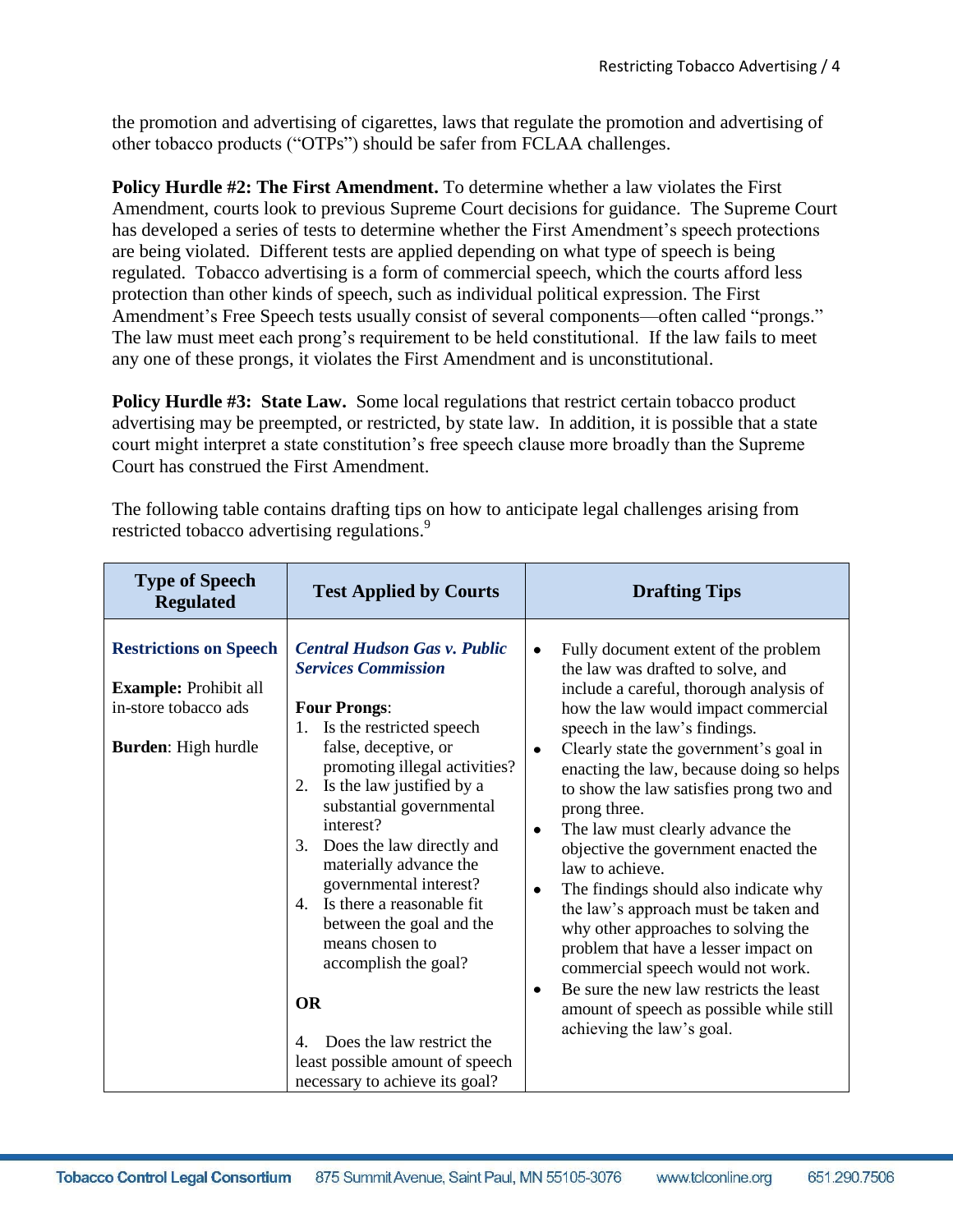| <b>Compelled Speech</b><br>(factual)<br><b>Example:</b> Law<br>requiring point-of-<br>purchase ad stating,<br>"Smoking causes lung<br>cancer"<br><b>Burden:</b> Moderate<br>hurdle                                | Zauderer v. Office of<br><b>Disciplinary Counsel of the</b><br><b>Supreme Court of Ohio</b><br>Three prongs:<br>1. Is the statement strictly<br>factual?<br>2. Is the factual disclosure<br>requirement not<br>controversial (accurate)?<br>3. Is the factual disclosure<br>reasonably related to a<br>legitimate governmental<br>interest (particularly if the<br>interest is in preventing<br>consumer deception)? | Any required disclosure should contain<br>$\bullet$<br>only indisputable facts.<br>Findings must show that those facts are<br>$\bullet$<br>backed up by strong research.<br>Many factual findings should be<br>$\bullet$<br>included to support that the intent of the<br>warning or disclosure is to protect<br>citizens' health.<br>Findings should also show that<br>$\bullet$<br>consumers are likely to be deceived or<br>otherwise harmed without receiving the<br>factual warning or disclosure.                                                                                                                                                                                                                                                                                                       |
|-------------------------------------------------------------------------------------------------------------------------------------------------------------------------------------------------------------------|----------------------------------------------------------------------------------------------------------------------------------------------------------------------------------------------------------------------------------------------------------------------------------------------------------------------------------------------------------------------------------------------------------------------|---------------------------------------------------------------------------------------------------------------------------------------------------------------------------------------------------------------------------------------------------------------------------------------------------------------------------------------------------------------------------------------------------------------------------------------------------------------------------------------------------------------------------------------------------------------------------------------------------------------------------------------------------------------------------------------------------------------------------------------------------------------------------------------------------------------|
| <b>Compelled Speech</b><br>(opinion)<br><b>Example:</b> Law<br>requiring counter ad at<br>point-of-purchase<br>stating "Smoking isn't<br>cool"<br><b>Burden:</b> High or very<br>high hurdle depending<br>on test | <b>Central Hudson Gas v. Public</b><br><b>Services Commission</b><br>(See prongs above)<br>OR:<br><b>Strict Scrutiny analysis</b><br>1. Is the requirement justified<br>by a compelling<br>governmental interest?<br>2. Is the requirement the least<br>restrictive means for<br>achieving that interest?                                                                                                            | For either test:<br>$\bullet$<br>The findings must clearly identify the<br>government's goal in enacting the law<br>and explain in detail why the<br>government has such a strong interest in<br>that goal.<br>If possible, studies documenting the<br>$\bullet$<br>problem should be included in the<br>findings.<br>The findings must also include a<br>$\bullet$<br>careful, thorough analysis of how the<br>law would impact speech and should<br>explore other, less restrictive means for<br>achieving the goals the government<br>seeks and explain why those would not<br>work or, if they have been tried before,<br>explain why they have not worked in<br>the past.<br>The law must be designed to require the<br>$\bullet$<br>least amount of speech possible, while<br>still achieving its goal. |

## **Other Helpful Resources**

The Consortium's parent organization, the [Public Health Law Center,](http://publichealthlawcenter.org/) features on its website resources on several topics related to the regulation of tobacco marketing and advertising, such as a series on the regulation of tobacco advertising and "commercial speech" issues, as well as resources on [content-neutral advertising,](http://publichealthlawcenter.org/sites/default/files/resources/tclc-guide-contentneutralads-2011l.pdf) [placement of tobacco products,](http://www.publichealthlawcenter.org/sites/default/files/resources/tclc-guide-placementoftobprods-2011.pdf) and [tobacco advertising](http://publichealthlawcenter.org/sites/default/files/resources/tclc-fs-regadvert-2010.pdf)  [and Commerce Clause](http://publichealthlawcenter.org/sites/default/files/resources/tclc-fs-regadvert-2010.pdf) issues. The Consortium's federal regulation of tobacco [web page](http://publichealthlawcenter.org/topics/special-collections/federal-regulation-tobacco-collection) features